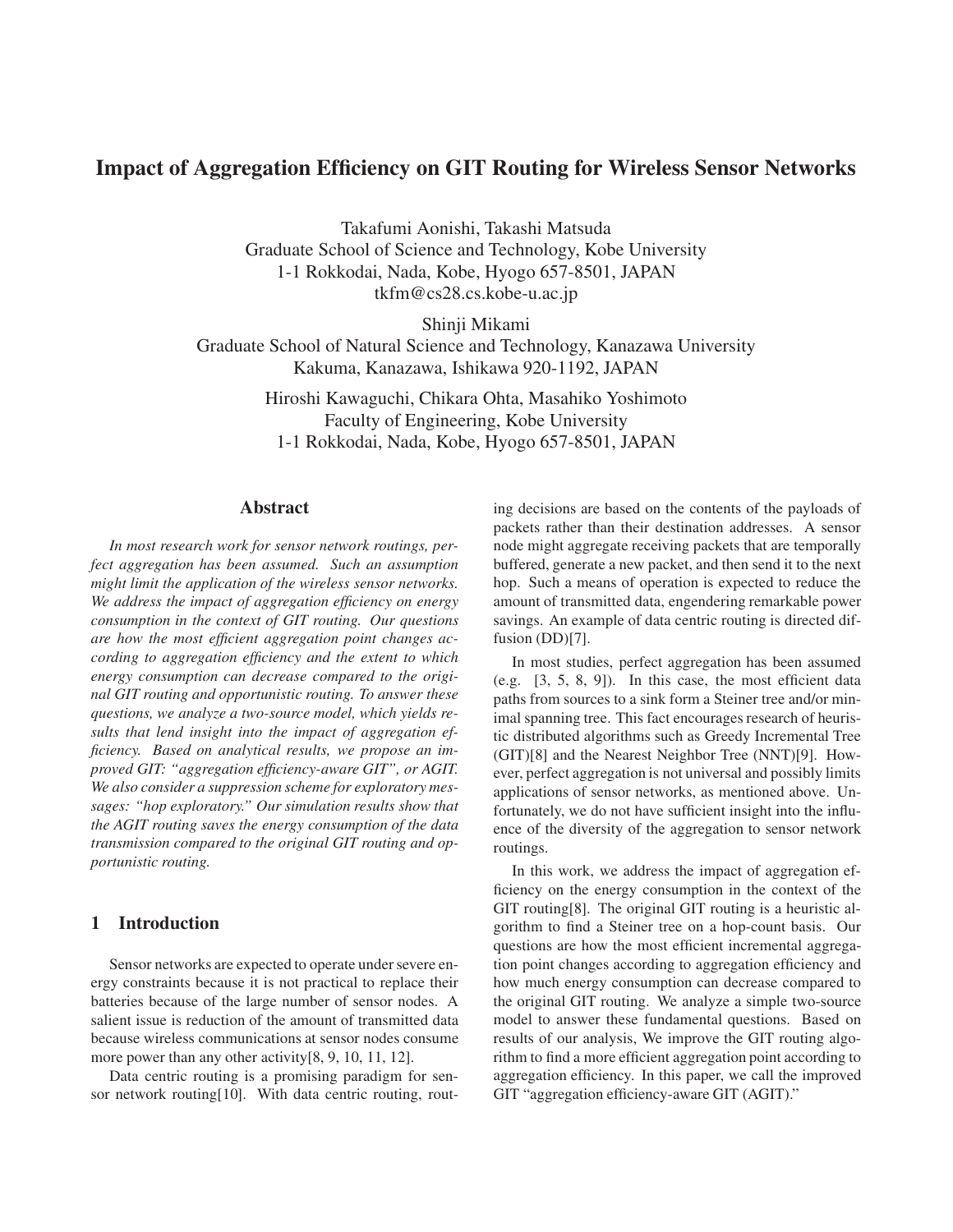This paper is organized as follows: Section 2 describes the original GIT algorithm. In Section 3, we analyze a simple two-source model to investigate the impact of the efficiency of aggregation on energy consumption. In Section 4, we propose AGIT routing. Section 5 shows some simulation results. Finally, we present conclusions in Section 6.

# 2 Greedy Incremental Tree

## **2.1 Directed Diffusion**

GIT routing is based on directed diffusion (DD), which is a typical data-centric routings for sensor networks. Before describing GIT routing, we briefly explain DD.

In DD, a task described as a list of attribute-value pairs is flooded into a network as an *interest*. Through the interest diffusion process, a sensor node receives the interest sets (or updates) a *gradient* toward the neighbor which sends the interest, and resends the interest to some subset of its neighbors (or broadcast) if it is different from the previously received one. A sensor node to take the task described in the interest sends an *exploratory* message to each neighbor to whom a gradient is set. Intermediate nodes relay the exploratory message toward the sink along gradients of the interest to match the task of the exploratory message. Because the sink possibly receives multiple exploratory messages originating at a source from its neighbors, it reinforces a preferable path by sending reinforcing messages to particular ones among the neighbors from which it received an exploratory message. Intermediate nodes receiving this reinforcing message treat it similarly, so that it is relayed in the reverse direction on the path. As a result, a data path is established from the source to the sink. Refer to [7] for more detail on DD.

# **2.2 Finding of Aggregation Point in GIT routing**

In fact, GIT routing is a heuristic distributed algorithm to construct a Steiner tree on a hop-count basis. Also, GIT routing assumes perfect aggregation. Each source, one by one, tries to find the shortest hop from itself to the existing path tree or the sink.

To realize this process, each exploratory message in GIT routing involves an additional attribute  $E$ , which denotes the additional cost (hop-count) from the source originating itself to the current node. The value of  $E$  is set to zero initially. Whenever resending an exploratory message, the nodes increment the value of  $E$  by one. The exploratory message is distributed through the network according to the gradient of the corresponding interest; it will arrive at nodes on the existing path tree. Consequently, the nodes on the



**Figure 1. An example of path establishment in GIT routing**

existing path tree can know the hop-count from the source that initiated the exploratory message.

Each source involved in the existing path tree initiates an incremental cost message whenever it receives a previously unseen exploratory message that was initiated by other sources. The incremental cost message conveys two additional attributes: the random identifier of its corresponding exploratory message and the cost (hop-count) from the additional source (which initiated the exploratory message) to the existing path. The incremental cost message is relayed on the existing path from its originating source to the sink. The intermediate nodes update if the value of  $C$  in the incremental cost message is greater than or equal to the cached value of E.

The sink waits directly and late-arriving exploratory messages and other incremental cost messages for the predefined interval immediately after the arrival of the first incremental cost message. Then, the sink reinforces a neighbor, which sends an exploratory message or an incremental cost message with a lower additional energy cost  $C$  or  $E$ , respectively. In the case where an incremental cost message has the lowest additional energy cost  $C$ , the reinforcing message containing the value of  $C$  travels toward to the initiator of the incremental cost message on the existing established path until it encounters an intermediate node with  $E = C$ . This intermediate node becomes the aggregation point for the additional source that initiated the exploratory message. Then, the reinforcing message is diverted to the additional source.

As a result of the procedure described above, the lowest cost (minimal hop-count) branch is added to the existing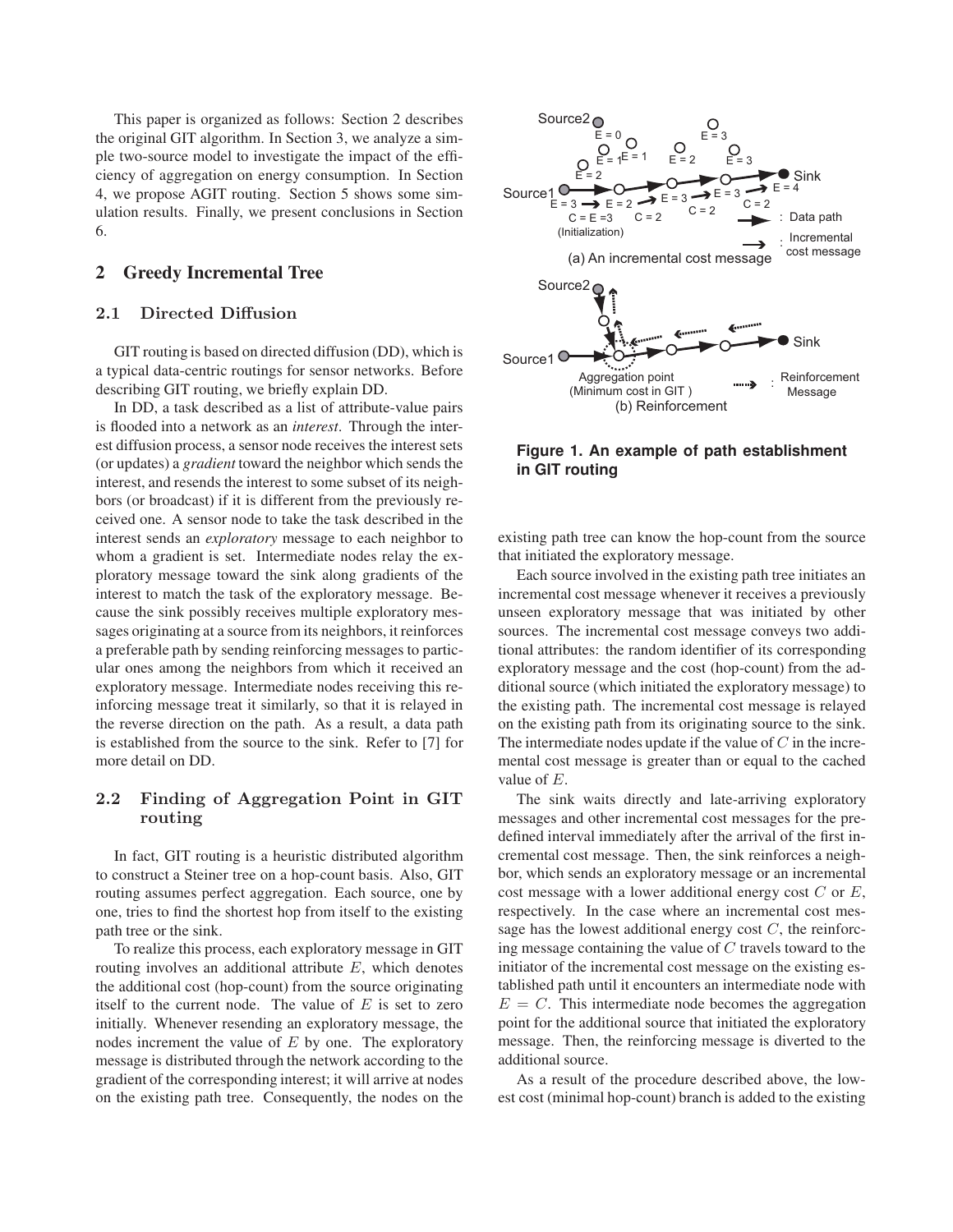path tree. Refer to [8] for more details regarding GIT routing.

### **2.3 Discussion**

In the case of perfect aggregation, the energy consumption for data transmission on the newly added branch can be regarded as the net increase of that on the entire data path. This fact, however, is not always true in different aggregation schemes.

Let us consider the case where a packet has size  $L_{\text{packet}} = L_{\text{header}} + L_{\text{payload}}$ , where  $L_{\text{header}}$  is the header length and  $L_{\text{payload}}$  is the payload length in bytes and N packets are incoming and one packet is outgoing at an aggregation point. In the case of the perfect aggregation, the outgoing packet after aggregation has the same size  $L_{\text{header}} + L_{\text{payload}}$  as an incoming packet. On the other hand, in the case of linear aggregation, the outgoing packet has larger size  $L_{\text{header}} + N \times L_{\text{payload}}$  than that of perfect aggregation. Consequently, the linear aggregation consumes more energy on the path from the aggregation point to the sink than the perfect aggregation, thereby implying that a node near to the sink on the path tree might be more efficient as the aggregation point. But, how much energy can be saved if we choose the aggregation point more carefully? We analyze a simple two-source model in the next section to estimate the possible improvement.

#### 3 Analysis of a Two-Source Model

This section shows the analysis for the simple twosource model. We also have the result for the three-source model, but we omit it because of space limitations.

#### **3.1 Model Description**

Figure 2 shows the two-source model that we analyze. In this model, we assume that the nodes exist densely. In this figure, however, we show only two sources – one sink and one aggregation point – for simplicity. The aggregation point is denoted as "p" in the figure. From the above assumption, the hop-count between two nodes can be proportional to Euclidean distance between them. In this model, we assume that the distance between a source and the sink is equal to one. We also assume that the energy consumption to transfer a data packet per hop is proportional to the packet size. Furthermore, we assume that the path between the first source and the sink is an existing path and that the second source is going to establish the path. Note that, in the case of the original GIT routing, the second source will have a perpendicular line as the additional path to the existing path.



**Figure 2. Two-source model.**

Here we introduce the following notations: Let x and  $y$ respectively denote the distances between the aggregation point and the sink and the distance between source 2 to the aggregation point,  $(0 \le x \le 1)$ . We denote by  $\theta$  the angle between source 1 to source 2, as seen from the sink ( $0^{\circ} \leq$  $\theta \leq 90^{\circ}$ ). Let r denote the aggregation ratio of the size of the aggregated packet to the total size of the original packets  $(\frac{1}{2} \leq r \leq 1)$ . In the case of the perfect aggregation, the value r of the aggregation ratio is equal to  $\frac{1}{2}$ . Let E denote the energy consumed to transfer the data packets from the sources to the sink on the path tree.

### **3.2 Aggregation Point and Energy Consumption**

The above assumptions suggest the following relationship:

$$
E \propto 2rx + (1-x) + y,\tag{1}
$$

where

$$
y = \sqrt{x^2 - 2x\cos\theta + 1}.\tag{2}
$$

By performing some algebra for  $\frac{dE}{dx} = 0$ , we obtain the value  $x'$  to minimize the energy consumption for data packet transmission on the path tree:

$$
x' = \begin{cases} 0, & \frac{\cos \theta + 1}{2} \le r < 1, \\ \cos \theta - \sin \theta \sqrt{\frac{1}{4r(1-r)} - 1}, & \frac{1}{2} \le r < \frac{\cos \theta + 1}{2} \end{cases}
$$

By substituting  $x = x'$  in (1), we have the scaled value  $E'$  of the energy consumption for data packet transmission on the path tree in the case of the efficiency aggregation point. We have the value  $E_{\text{GIT}}$  expected for GIT routing, as

$$
E_{\text{GIT}} \propto 2r\cos\theta + (1 - \cos\theta) + \sin\theta. \tag{4}
$$

In the case of  $r = 0.5$ ,

$$
E_{\text{GIT}} \propto 1 + \sin \theta. \tag{5}
$$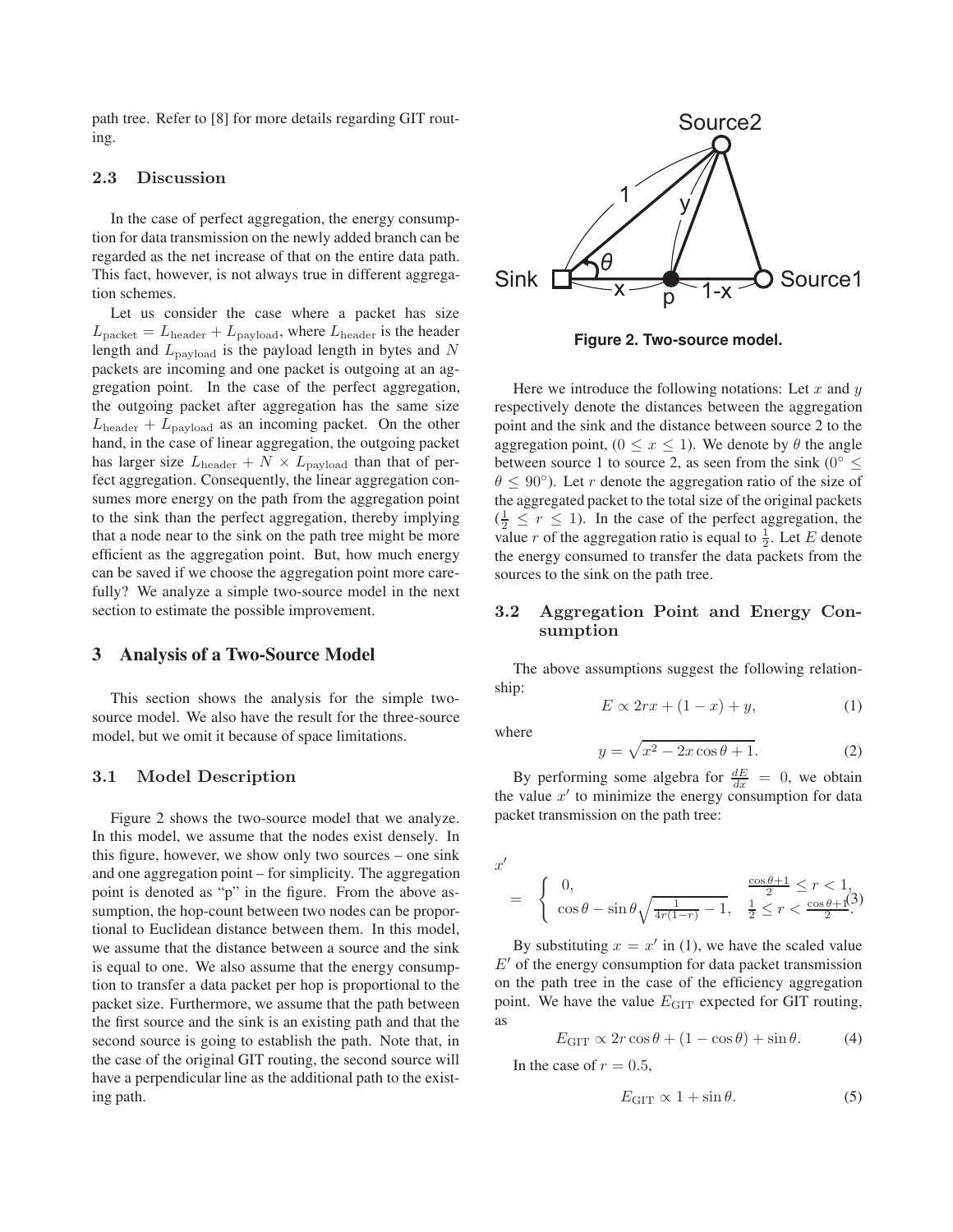

**Figure 3. Aggregation point in two-source model.**



**Figure 4. Gain by aggregation point in a twosource model.**

Since the aggregation point becomes nearer to the sink, the path tree will become similar to that of "opportunistic routing"[8], where data from different sources can be opportunistically aggregated at intermediate nodes along the established paths. In the case of  $x = 0, y = 1$ , we have the value  $E_{\text{opp}}$  expected for opportunistic routing, as

$$
E_{\rm opp} \propto 2. \tag{6}
$$

To evaluate how much the aggregation point saves energy compared to the original GIT routing and opportunistic routing, we introduce the following metric, "*gain*", G:

$$
G(r,\theta) = \frac{\min(E_{\text{GIT}}, E_{\text{opp}}) - E'}{\min(E_{\text{GIT}}, E_{\text{opp}})} \times 100. \tag{7}
$$

### **3.3 Numerical Results**

Figure 3 shows how the aggregation point changes according to the values of the aggregation ratio and the angle between the first and second sources. Figure 4 shows how much gain can be achieved.

From Fig. 3, we can see that the aggregation point changes widely according to the value of  $r$  as the angle becomes narrower. Furthermore, the aggregation point becomes nearer to the sink compared to the foot of perpendicular from the additional source to the existing path in the case of  $\frac{1}{2} < r$ .

Fig. 4 shows that the larger the aggregation ratio is (in other words, the smaller aggregation efficiency is), the larger the gain is obtained by choosing the optimal aggregation point. This tendency becomes noticeable in the case where the angle is around 45◦. Figure 4 shows that the value of gain has a peak in the middle region of  $r$ , and the larger the peak value is (up to  $4.5\%$  for  $15°$ ), the smaller the angle is. The value  $r$  to give the peak gain increases as the angle decreases. That is, the AGIT routing is more effective in the case where sources exist near and the aggregation efficiency is not so high. The value of gain converges to zero toward to the both ends. This is because the path tree becomes similar to that of the GIT routing for  $r = 0.5$  and that of the opportunistic routing for  $r = 1$ .

Although we do not show the results of the three-source model, more gain is obtained compared to the two-source model.

### 4 Aggregation Efficiency-Aware GIT

In this section, we propose "aggregation efficiencyaware GIT (AGIT)" routing in order to find a more efficient aggregation point to reduce the energy consumption inherent in transmitting data packets.

#### **4.1 Suppression of Exploratory Messages**

In the DD, which is the basis of GIT routing, exploratory messages are distributed widely according to the nodes' gradients because interests do not contain any information about a sink. As a result, the gradients are set in many directions. (See Section 2.2.2 in [7].)

To some extent, GIT-like routing necessarily distributes exploratory messages in order to determine the aggregation point for the existing path tree. Results of our analysis showed, however, that the aggregation point becomes nearer to the sink than the foot of the perpendicular from the additional source to the existing path in the case of  $\frac{1}{2} < r$ .

In the AGIT routing, we consider the following scheme to suppress the excessive exploratory messages: "hop exploratory." In the following, we assume that each node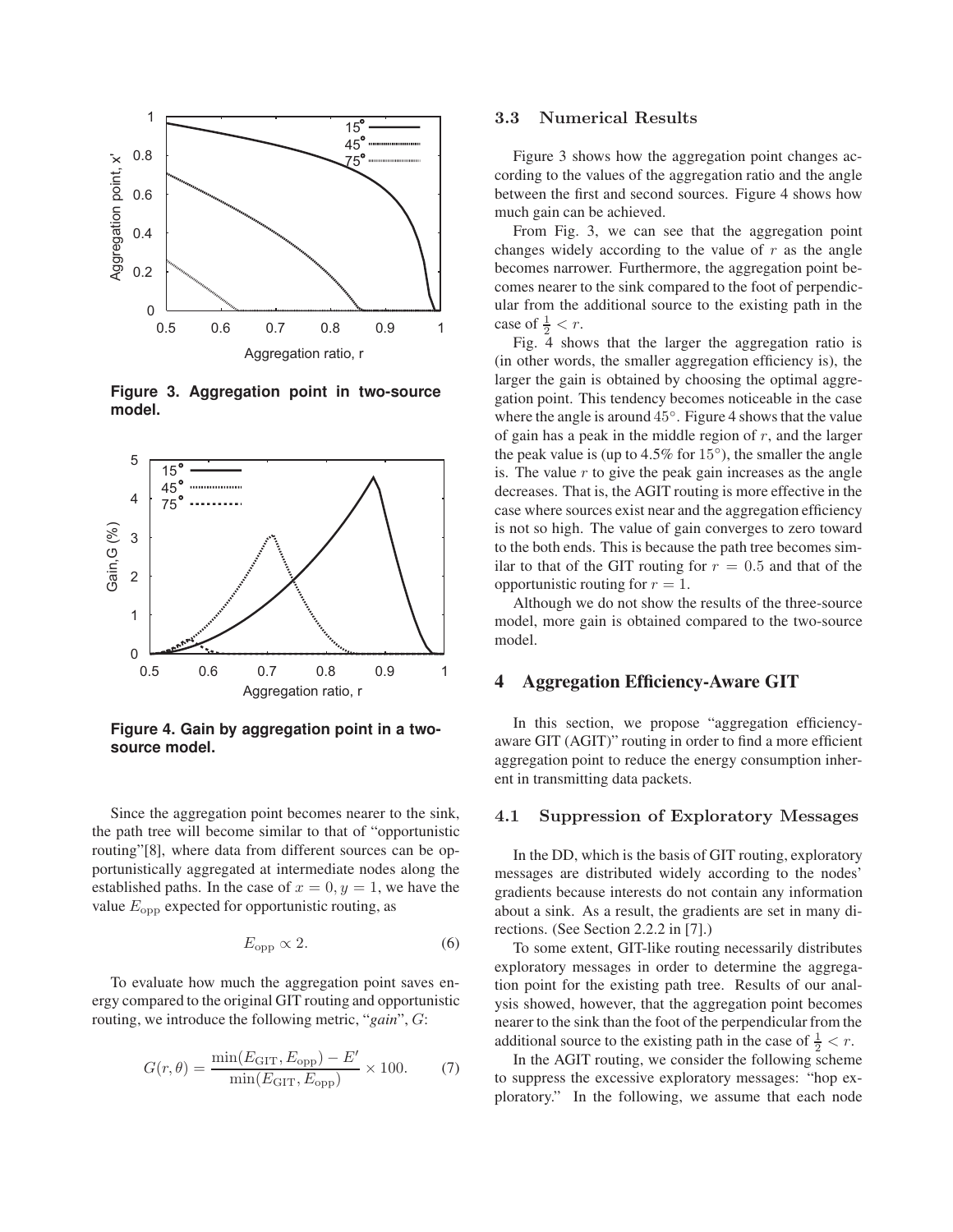can know the hop-count from the sink through interest dissemination. Each node caches the hop-count from the sink for each interest as "own hop." To do so, we also assume that each interest has a random identifier to be distinguished from the others.

#### 4.1.1 Hop Exploratory

Each exploratory message contains the additional field 'previous hop" to store the value own hop of its sender's. In addition, each exploratory message also contains the field "hop" to store the hop count from the source that initiated the exploratory message. Whenever a source initiates the exploratory message with both *previous* hop and hop set to *own\_hop*.

When the node receives the exploratory message with previous hop, it rebroadcasts the exploratory messages with *previous\_hop* set to *own\_hop* and with *hop* decremented by one if

$$
own\_hop \le previous\_hop \quad \text{and} \quad hop > 0. \tag{8}
$$

Figure 6 shows the phenomenon of dissemination of the exploratory messages, where an arrow denotes the direction in which an exploratory message is sent. From this figure, we can see that this scheme prevents network-wide diffusion compared to traditional scheme in Fig. 5, which indicates the dissemination of exploratory messages using original scheme described in [7].

# **4.2 Adjustment of the Incremental Cost Message Phase**

The above suppression scheme involves some adjustments of the incremental cost message phase because the source nodes on the existing path tree might not receive the exploratory messages. Consequently, the incremental cost message is issued in such a case.

We take the following approach to overcome this problem. The intermediate nodes aside from the sources on the existing path tree can initiate the incremental cost message. In order to suppress the multiple incremental cost message, the more distant intermediate node from the sink issues the incremental cost message earlier. To do so, each intermediate node sets up an incremental cost message timer as

$$
t_i = (max\_hop - own\_hop) \times \delta,
$$
 (9)

where  $max\_hop$  and  $\delta$  respectively denote the predefined network diameter and the timer granularity. The intermediate node issues the exploratory message if its timer expires before receiving another exploratory message; otherwise it suspends the issue.



**Figure 5. Phenomenon of dissemination of exploratory messages in the traditional approach.**



**Figure 6. Phenomenon of dissemination of exploratory messages in the hop approach.**

# **4.3 Finding of Aggregation Point in AGIT routing**

In the following, we assume that linear aggregation is employed, whereby a packet has size  $L_{\text{packet}} = L_{\text{header}} +$  $L_{\text{pavid}}$  where  $L_{\text{header}}$  is the header length and  $L_{\text{pavid}}$  is the payload length in bytes. Furthermore, we assume that all sources send the data packet at the same rate. The procedure shown here can be extended easily to function in different cases.

In the AGIT routing, the incremental cost message con-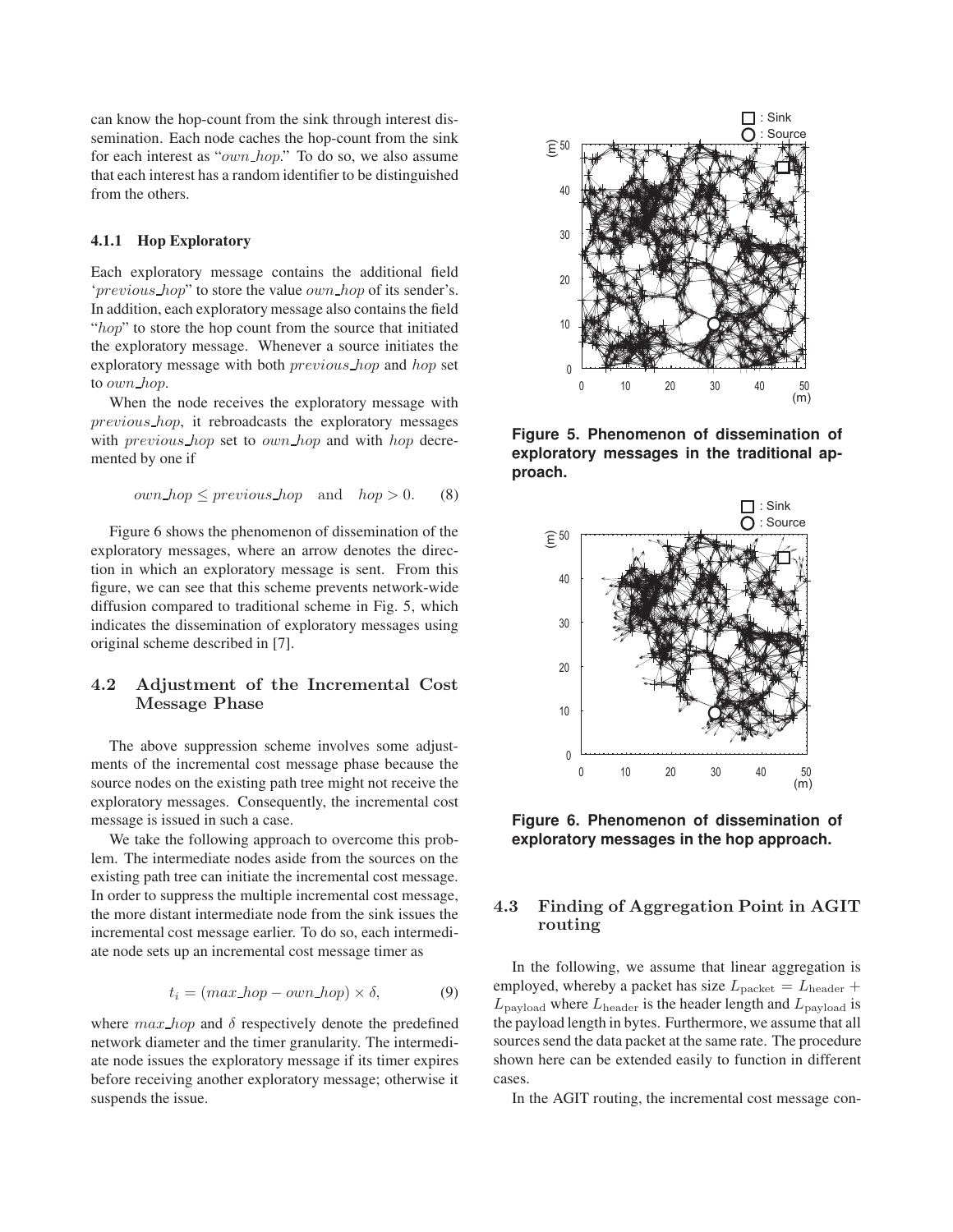tains an additional field to store the hop-count  $H$  from an interim aggregation point. Whenever the source and/or the intermediate nodes issue a new incremental cost message, they set  $H = 1$ .

The intermediate nodes receiving the incremental cost message execute the following:

$$
\begin{array}{ll}\n\text{if}(E \le C + H \cdot d) & C = E, \quad H = 1, \\
\text{else} & H = H + 1,\n\end{array} \tag{10}
$$

where  $d = L_{\text{payload}}/L_{\text{packet}}$ . Recall that E denotes the additional cost (hop-count) from the source joining to the existing path tree to the current node.

In (10),  $C + H \cdot d$  represents the net increase of power consumption from the source nodes to the current node when using the current interim aggregation point. If this value is greater than or equal to the value of  $E$ , the current node is more efficient than the interim aggregation point. In such a case, the current node substitutes for the interim aggregation point, so that it sets  $C = E$  and  $H = 1$ . Otherwise, it increments the value of  $H$  by one.

Figure 7 shows the search procedure of the efficient aggregation point. Here we assume that the packet length is one and the payload length is 0.6. The first source receives the exploratory message from the second source, sets  $C = E = 3$  and  $H = 1$  in it, and then forwards it the neighbor node on the path from the first source and the sink. The neighbor receiving it compares the value of  $E$  and the value of  $C + H \cdot d$ , where  $E = 3, C = 2, H = 1$  and  $d = 0.6$ . In this case, the node merely increments the value of  $H$ , and forwards the incremental cost message to its neighbor to the sink. This manner is repeated until the incremental cost message arrives at the sink.

The overhead of AGIT routing compared to the original GIT routing merely comprises the hop-count field to store  $H$ ; it can be negligible.

#### 5 Simulation

In this section, we briefly explain our simulation conditions; then we show some simulation results. The aim of the simulation experiments is to confirm the effectiveness of the AGIT routing in more complicated situations.

#### **5.1 Model and Assumption**

We implemented the original GIT routing, opportunistic routing and the AGIT routing on a self-developed eventdriven simulator engine.

In this simulator, 500 sensor nodes are deployed randomly in a  $50 \times 50$  m<sup>2</sup> field. The transmission range is 5 m. One sink is located at (45, 45) of the two-dimensional coordinate. The number of sources is varied from two to ten; they are arranged randomly in the field.



### **Figure 7. An Example of Path Establishment in AGIT**

The packet has a 36-byte header. The payload length is varied as 4, 36, 108, and 216 bytes.

We implemented two schemes of the dissemination of the exploratory messages: "traditional exploratory" and "hop exploratory."

We implemented the ideal media access control (MAC) on our simulator, where no collisions occur.

Assuming the case by which the pass loss coefficient of  $n = 2$ , we modeled the energy consumption for transmission and reception of the packet of length  $l$  bits with distance  $R$  m,  $E_{\text{tx}}$  and  $E_{\text{rx}}$ , as follows:

$$
E_{\text{tx}} = (\alpha_{\text{tx}} + \beta \cdot R^2) \cdot l, \qquad (11)
$$

$$
E_{\rm rx} = \alpha_{\rm rx} \cdot l,\tag{12}
$$

where  $\alpha_{\text{tx}}$  and  $\alpha_{\text{rx}}$  respectively denote the energy consumptions of the transmission circuit and the reception circuit, expressed as nanojoules per bit, and  $\beta$  denotes the radiation energy in appropriate units  $(nJ/bit/m<sup>2</sup>)[4]$ .

In simulation experiments, we use  $\alpha_{\text{tx}} = 50$  nJ/bit,  $\alpha_{\text{rx}}$  = 300 nJ/bit, and  $\beta$  = 1.6 nJ/bit/m<sup>2</sup>. In each case, 50 simulation trials are executed. Each source to take the task described in the interest sends a data packet toward the sink only once by using the data path tree. In Figs. 8, 9 and 11, we will plot out the average value of them.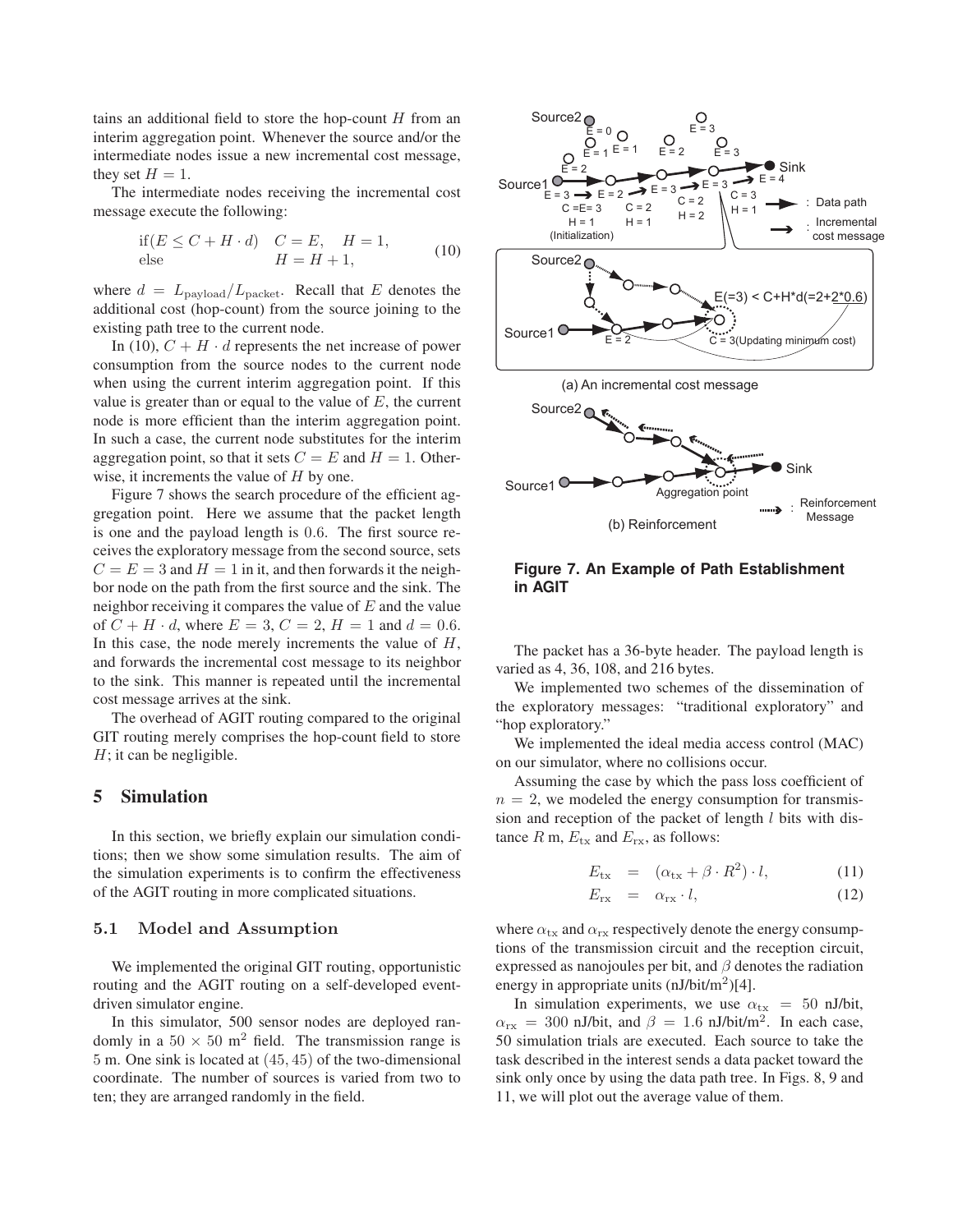

**Figure 8. Gains by nodes on the path tree in the case of the traditional exploratory scheme.**



**Figure 9. Gains by nodes on the path tree in the case of the hop exploratory scheme.**

# **5.2 Simulation Results**

Figures 8 and 9 show the characteristics of gain defined in Section 3 as a function of the number of sources for different payload lengths.

Figure 8 shows the results of the traditional exploratory scheme. In this case, the exploratory messages are distributed network-wide. In the case of the small payload, 4 bytes, the gain is quite low because the aggregation ratio of the linear aggregation is almost identical that of the perfect aggregation. However, in the case of the medium payload, 36 bytes, which is the same as the header, the gain increases concomitant with the number of sources. This ten-

dency is more remarkable in the case of the large payload, 108 bytes. However, in the case of too large payload, 216 bytes, the path tree will become similar to that of the opportunistic routing. Therefore, the gains decrease. These results coincide with predictions by our analysis shown in Section 3.

Figure 9 shows results of the hop exploratory scheme. From this figure, we can see that the AGIT routing is still more efficient than GIT routing and opportunistic routing, but the values of gain are decreased in comparison to those of the traditional exploratory scheme because the spread area of the exploratory messages is smaller than the traditional exploratory scheme.

The gain values are smaller than the expected values obtained from analysis. For analysis, we assume a dense network. However, in the simulation, the nodes are deployed in a discrete fashion. For that reason, the range of choices for the efficient aggregation point in the simulation is smaller than that for the analysis.

Figures 8 and 9 show the gain in the data transmission phase. From this viewpoint, the traditional exploration is preferable. However, it includes the most overhead to construct the path tree. For that reason, we investigate the amount of the overhead. Figure 10 shows the total energy consumption of the entire network between the issue of the interest and the completion of the receptions of one data packet from every source. This figure indicates that the traditional exploratory scheme has more overhead than the others. A trade-off exists between the gain of the data transmission phase and the overhead of the path tree construction phase. The answer to the problem depends on the applications: more precisely, it depends on how long the data transmission phase lasts.

# 6 Conclusions

This paper presented the aggregation efficiency-aware GIT (AGIT), and also described analyses incorporating the suppression scheme for exploratory messages: hop exploratory.

The AGIT routing can construct a more efficient path tree than the original GIT routing and the opportunistic routing. The improvement becomes more remarkable as the payload packet length becomes larger and/or more sources exist. Our simulation results demonstrate that the AGIT routing achieves about 8% of the gain for the energy consumption of the data transmission compared to the original GIT routing. Our simulation results also emphasize that the suppression scheme, hop exploratory, reduces energy consumption up to  $40\%$ .